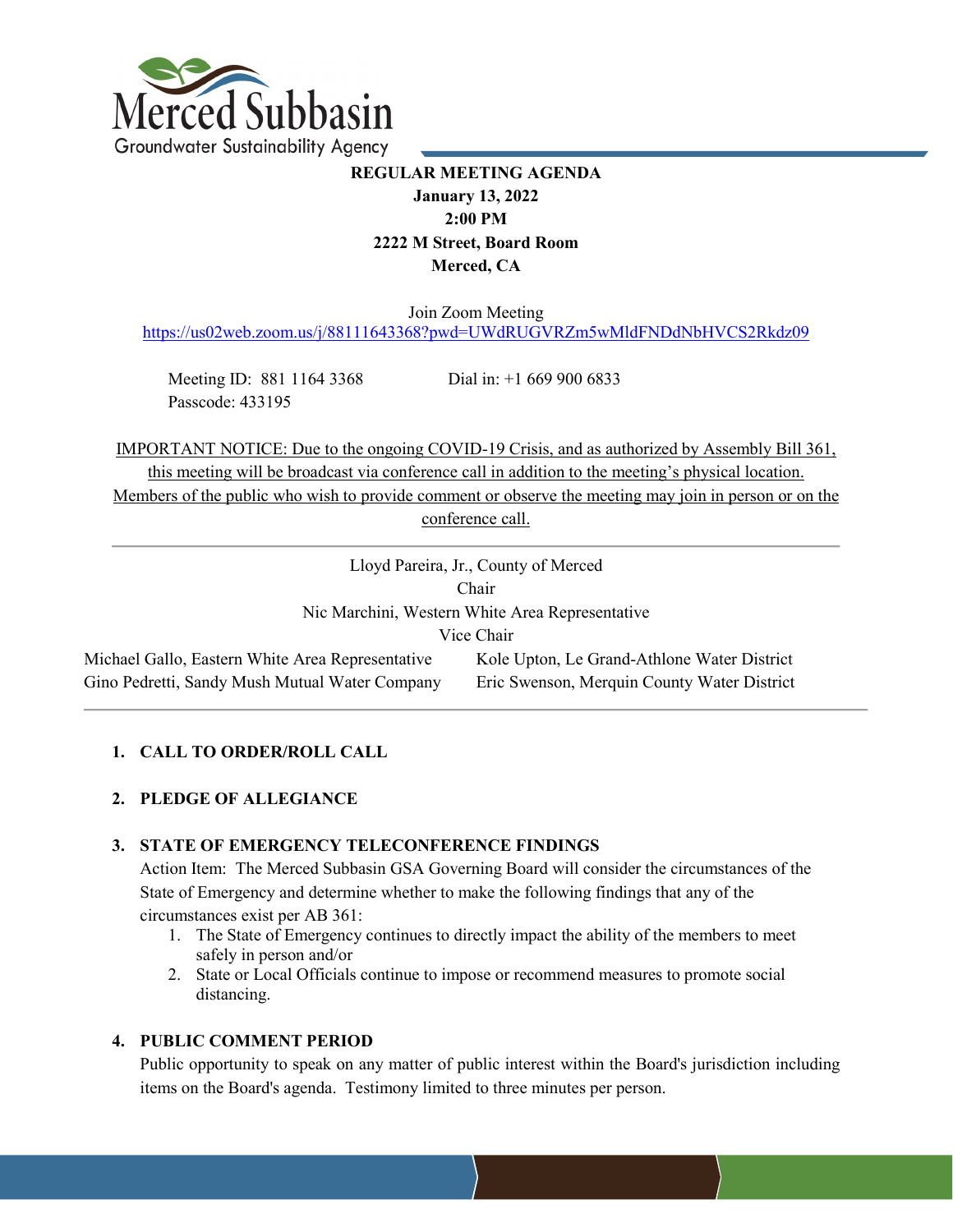Merced Subbasin Groundwater Sustainability Agency Governing Board Meeting January 13, 2022 Page **2**

#### **5. APPROVAL OF MINUTES**

Action to approve the meeting minutes from the Governing Board meeting on December 10, 2021.

# **6. LAND REPURPOSING PROGRAM ROADMAP**

Presentation of the land repurposing roadmap by EKI representative and possible action to direct staff and consultants to move forward with developing a land repurposing program.

# **7. PROPOSITION 218 DEVELOPMENT PLANNING**

Action to create an ad hoc committee to develop the recommended elements of a 2022 Proposition 218 proceeding.

# **8. CONTINUATION OF WORKSHOPS REGARDING GSP IMPLEMENTATION PHASE 1 AND PHASE 2 ACTIONS**

Discussion and possible guidance to staff regarding additional regional public workshops within the jurisdiction of the Merced Subbasin GSA focusing on elements of the Two Phased GSP Implementation Approach and allocation topics.

#### **9. STAFF REPORT**

#### **10. BOARD REPORTS**

# **11. NEXT REGULAR MEETING**

#### **12. ADJOURNMENT**

Alternate formats of this agenda will be made available upon request by qualified individuals with disabilities. Appropriate interpretive services for this meeting will be provided if feasible upon advance request by qualified individuals with disabilities. Please contact the Secretary at (209) 385- 7654 for assistance and allow sufficient time to process and respond to your request. Copies of agendas and minutes will be available at the Merced County Community and Economic Development Department and at www.countyofmerced.com/MercedSubbasinGSA.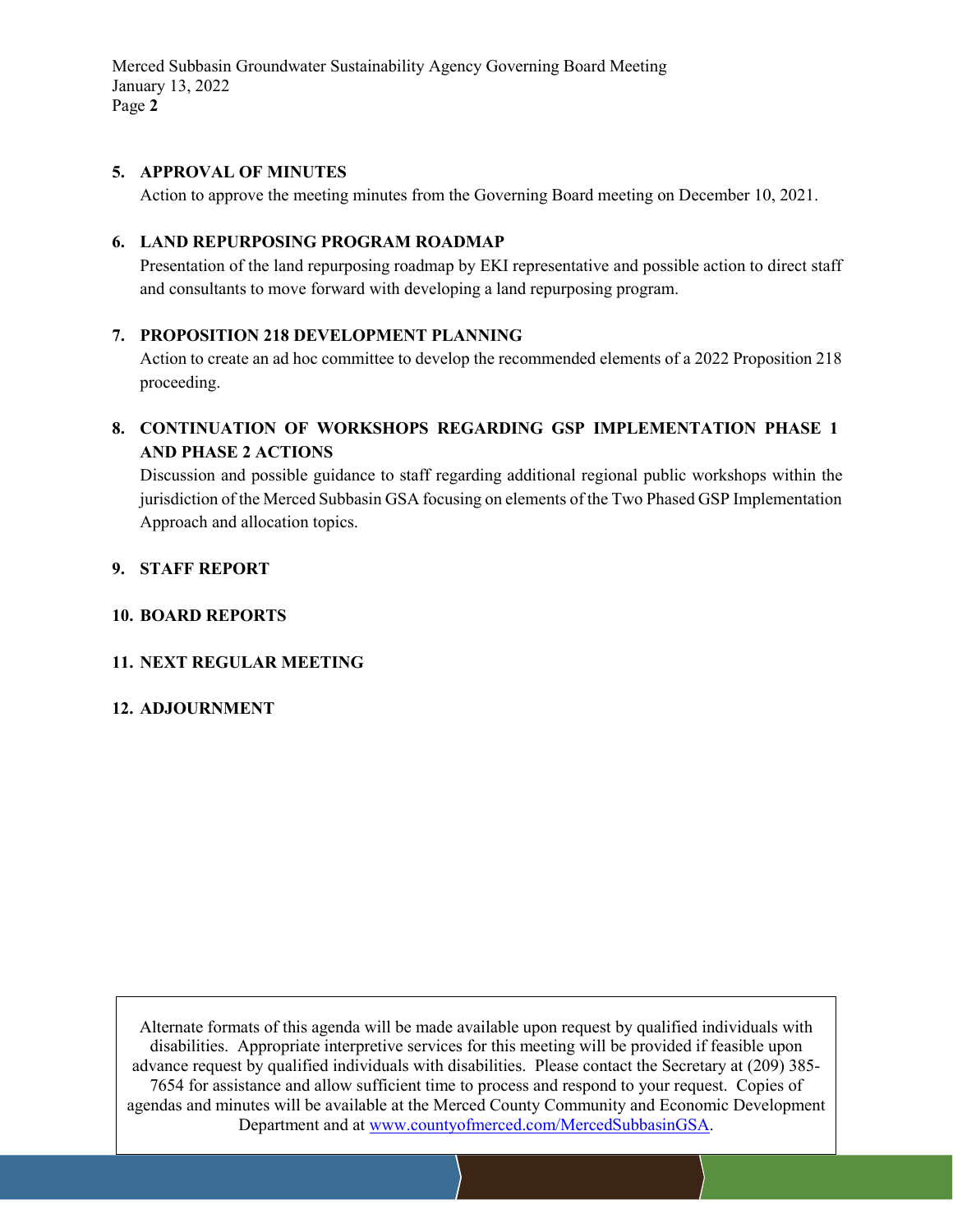#### **MERCED SUBBASINGROUNDWATER SUSTAINABILITY AGENCY GOVERNING BOARD JPA Minutes – DECEMBER 10, 2021 Page 1**

# **GOVERNING BOARD**

# **MINUTES FOR MEETING OF DECEMBER 10, 2021**

The agenda, original minutes, and all supporting documentation (for reference purposes only) of the Merced Subbasin Groundwater Sustainability Agency Governing Board meeting of December 10, 2021 are available online at [www.countyofmerced.com/](http://www.countyofmerced.com/) MercedSubbasinGSA.

# **I. CALL MEETING TO ORDER**

The regular public meeting of the Merced Subbasin Groundwater Sustainability Agency Joint Powers Authority Governing Board was called to order at 10:12 a.m., on December 10, 2021, in person and via conference call due to the ongoing COVID-19 crisis and as authorized by Assembly Bill 361.

# **II. ROLL CALL OF BOARD MEMBERS**

# **Board Members Present:**

| Supervisor Lloyd Pareira | Chair (Merced County)                          |
|--------------------------|------------------------------------------------|
| Nic Marchini             | Vice Chair (Western White Area Representative) |
| Michael Gallo            | (Eastern White Area Representative)            |
| Gino Pedretti            | (Sandy Mush Mutual Water Company)              |
| Eric Swenson             | (Merquin County Water District)                |
| Kole Upton               | (Le Grand-Athlone Water District)              |

# **Board Members absent:**

**NONE** 

# **Staff Present:**

Mark Hendrickson Secretary

Lacey McBride Water Resources Manager Ana Muñiz-Laguna Recording Secretary

# **III. PUBLIC COMMENT PERIOD**

Public Comment period Open/Close

# **IV. APPROVAL OF MINUTES**

Action to approve the meeting minutes from the Governing Board meeting on November 12, 2021 and the Board Workshop on November 18, 2021.

**MOTION: M/S GALLO – PEDRETTI, AND CARRIED BY A VOTE OF 6 – 0, THE BOARD APPROVES THE MINUTES FROM THE NOVEMBER 12, 2021 MEETING AND BOARD WORKSHOP ON NOVEMBER 18, 2021.**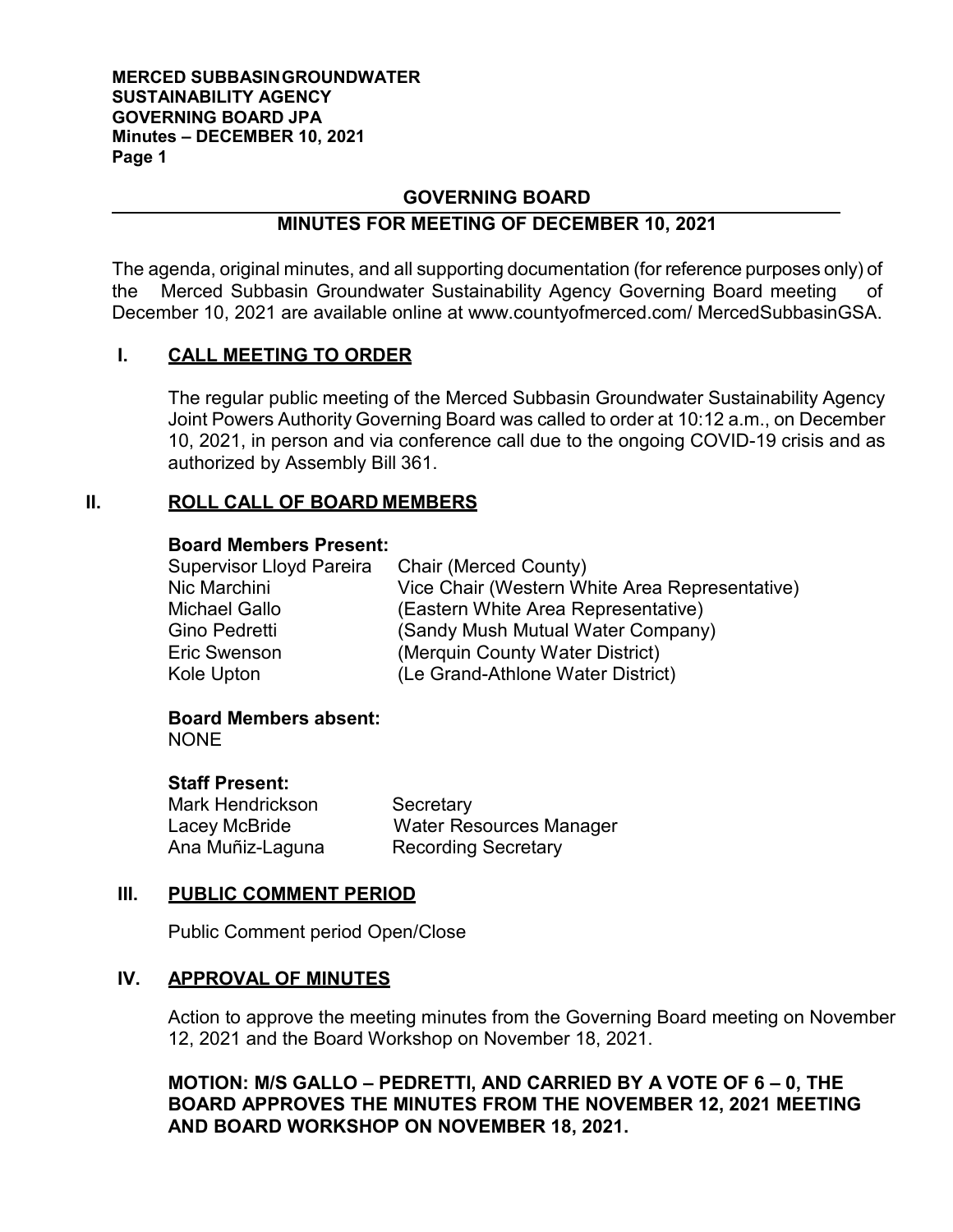# **V. 2022 GOVERNING BOARD MEETING CALENDAR**

# **Action to set the 2022 Governing Board meeting calendar dates as the second Thursday of each month at 2PM, unless modified.**

Location of meetings to continue each month at the Merced County Administration Building Board Room, Third Floor, at 2222 M Street, Merced, CA 95340 and virtually.

Proposed meeting dates in 2022: January 13 February 10 March 10 April 14 May 12 June 9 July 14 August 11 September 8 October 13 November 10 December 8

Additional special meetings will be called as needed.

Board-member Swenson advised that he will not be available on the March 10<sup>th</sup> meeting but will verify if alternate is available.

Public Comment Period Open/Close

**MOTION: M/S MARCHINI – UPTON, AND CARRIED BY A VOTE OF 6 – 0, THE BOARD APPROVES ACTION TO SET THE 2022 GOVERNING BOARD MEETING CALENDAR DATES AS THE SECOND THURSDAY OF EACH MONTH AT 2PM, UNLESS MODIFIED.**

# **VI. WOODARD AND CURRAN CONTRACT AMENDMENT #5**

**Action to approve a contract amendment with Woodard and Curran for the development of the 2021 Annual Report and preparation of the Sustainable Groundwater Management Grant application for a total cost of \$95,342, to be shared among the GSAs.** 

Introduction and summary of the basin-wide Woodard and Curran Amendment #5 for preparation of the annual report and the Sustainable Groundwater Management grant application preparation presented by Mrs. McBride.

Board-member Marchini asked if Merced Irrigation District (MID) will be the lead agency and Ms. McBride replied that they would since they hold the master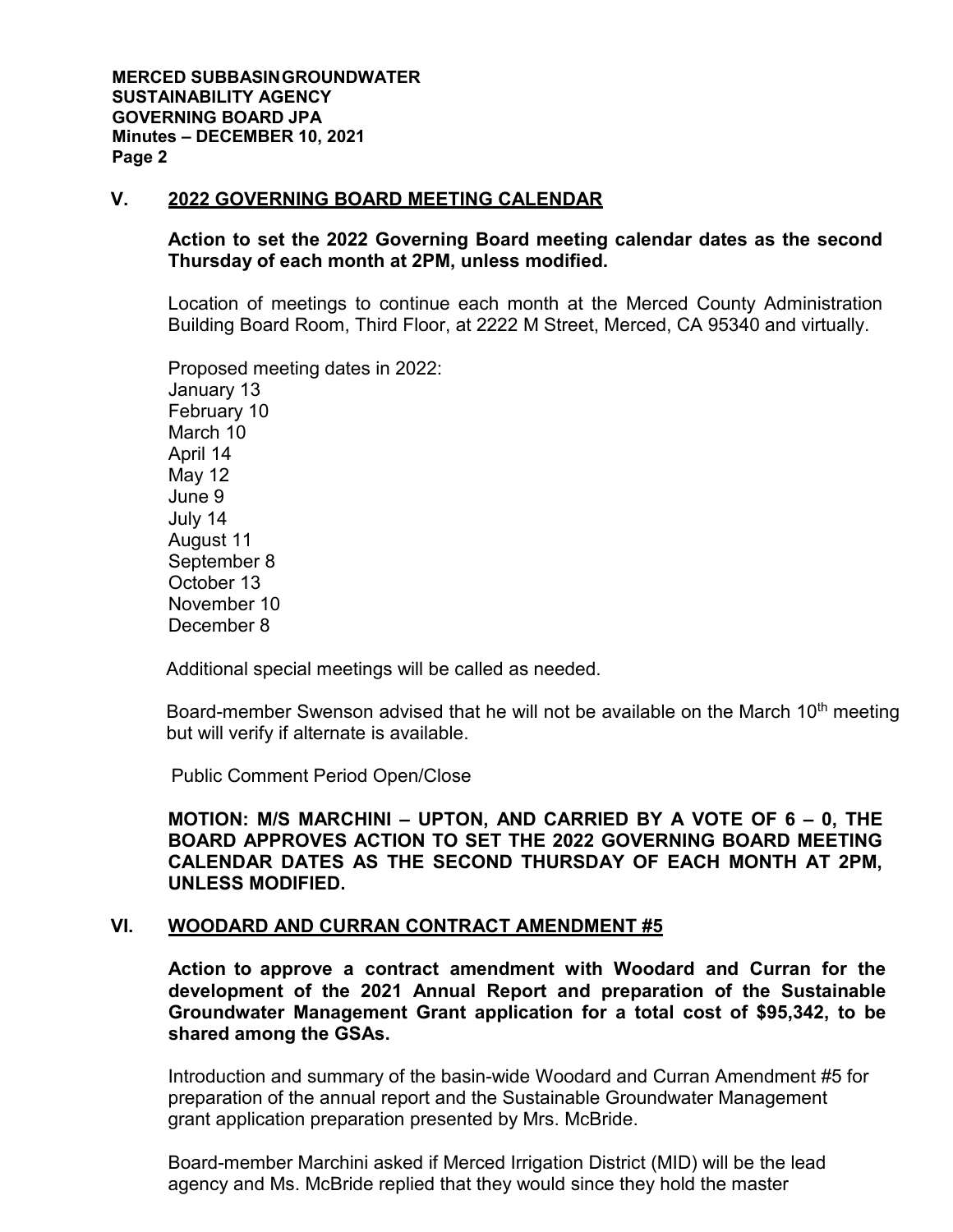#### **MERCED SUBBASINGROUNDWATER SUSTAINABILITY AGENCY GOVERNING BOARD JPA Minutes – DECEMBER 10, 2021 Page 3**

agreement with the Department of Water Resources (DWR) and administer the contract with Woodard and Curran.

Public Comment Period Open/Close

**MOTION: M/S SWENSON – GALLO, AND CARRIED BY A VOTE OF 6 – 0, THE BOARD MOVES TO APPROVE A CONTRACT AMENDMENT WITH WOODARD AND CURRAN FOR THE DEVELOPMENT OF THE 2021 ANNUAL REPORT AND PREPARATION OF THE SUSTAINABLE GROUNDWATER MANAGEMENT GRANT APPLICATION FOR A TOTAL COST OF \$95,342.**

# **VII. SUSTAINABLE GROUNDWATER MANAGEMENT GRANTPROPOSAL DEVELOPMENT**

**Discussion and possible action on the Proposal Solicitation Package and identifying projects in the Merced basin and from the Merced Subbasin GSAs.**

Introduction and summary of the Sustainable Groundwater Management Grant proposal presented by Mrs. McBride. Ms. McBride reported on projects that have been identified by local water agencies for future prioritization by the GSAs. She also informed that the GSA Board has the opportunity to decide who would score and prioritize projects, via Coordination Committee members and/or appoint alternative members as long as there are no conflicts of interest.

Board-member Gallo recused himself from the Coordination Committee meetings that will discuss approval and/or scoring of projects due to a conflict of interest.

Ms. Zolezzi, legal counsel, clarified that if a Board-member has a project on their property, it would be prudent to not have that person participate in scoring.

Chairman Pareira appointed Board-member Upton to take Board-member Gallo's place on the Coordination Committee for this purpose.

Public Comment Period Open/Close

# **VIII. DWR EVALUATION OF MERCED SUBBASIN 2020 GROUNDWATER SUSTAINABILITY PLAN**

**Information item regarding the November 18, 2021 letter from the California Department of Water Resources regarding the initial staff evaluation of the Merced Subbasin 2020 Groundwater Sustainability Plan.** 

Mrs. McBride reported on the DWR Staff Evaluation of Merced GSP and Board discussed.

Board-member Pedretti suggested that the GSA help MID with efforts regarding unimpaired flows on the Merced River and bring this to the Board as an item in a future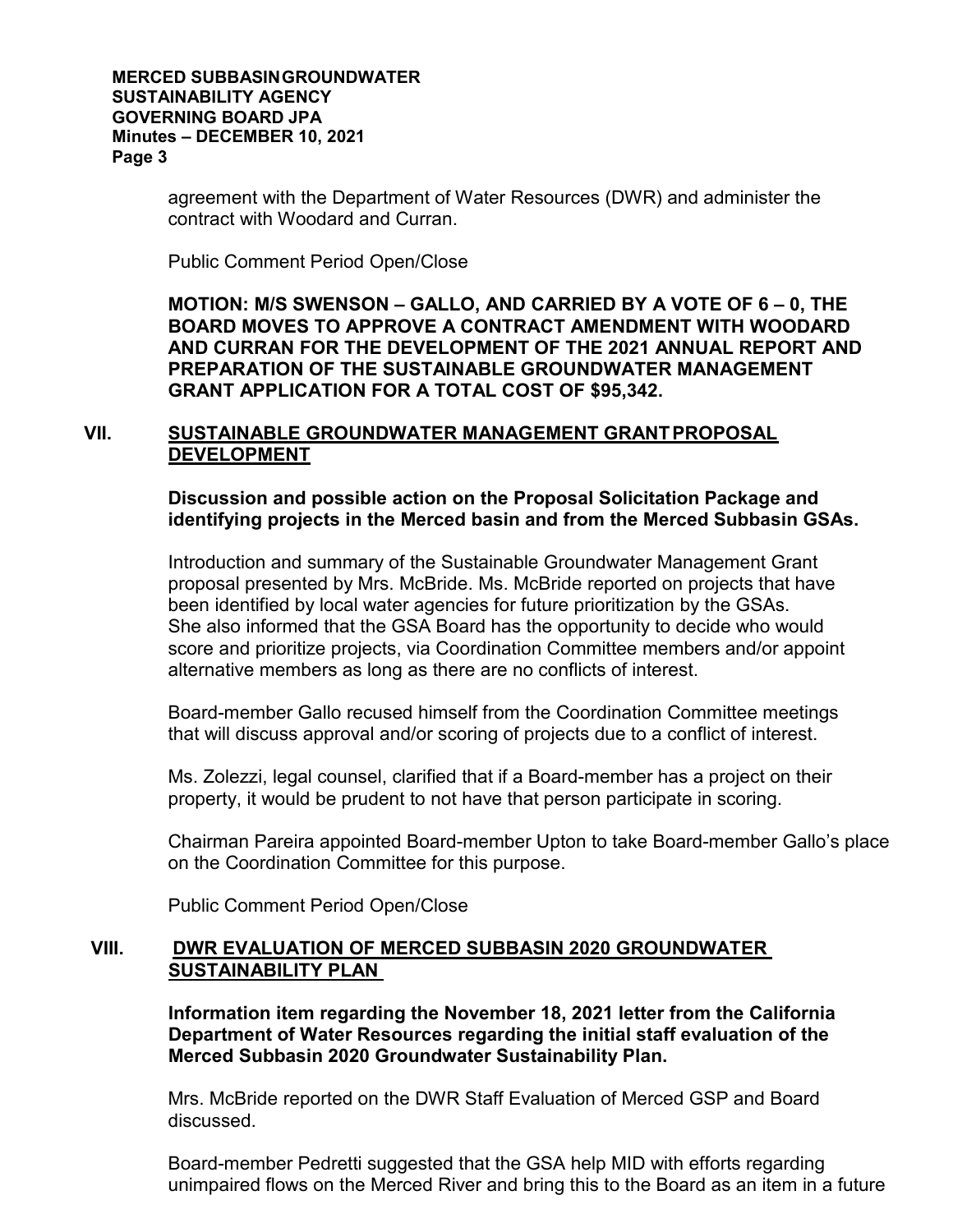#### meeting.

Public Comment Period Open/Close.

# **INFORMATIONAL ITEM- NO ACTION TAKEN.**

# **IX. STAFF REPORT**

Mrs. McBride notified that the Coordination Committee will be conducting a special virtual meeting on December 22, at 1:00 pm.

# **X. BOARD REPORTS**

Board-member Gallo asked if GSA Board members could attend meetings virtually when they are out of town.

Ms. McBride responded that as long as the Board continues to make findings under AB361 in regards to COVID-19 emergency, members are able join virtually.

Board-member Swenson commented that the learned about the Board of Supervisors recommending transfer of initial well permitting approval to the GSA in February of 2022. Mr. Mark Hendrickson informed that this item has not been approved yet but will be before the Merced County Board of Supervisors for consideration in upcoming months.

# **XI. NEXT REGULAR MEETING**

Next meeting will be held on Thursday January 13, 2022 at 2 p.m.in the Merced County Board Chambers at 2222 M Street, Merced CA 95340.

# **XII. ADJOURNMENT**

There being no further business, the meeting adjourned at 10:56 a.m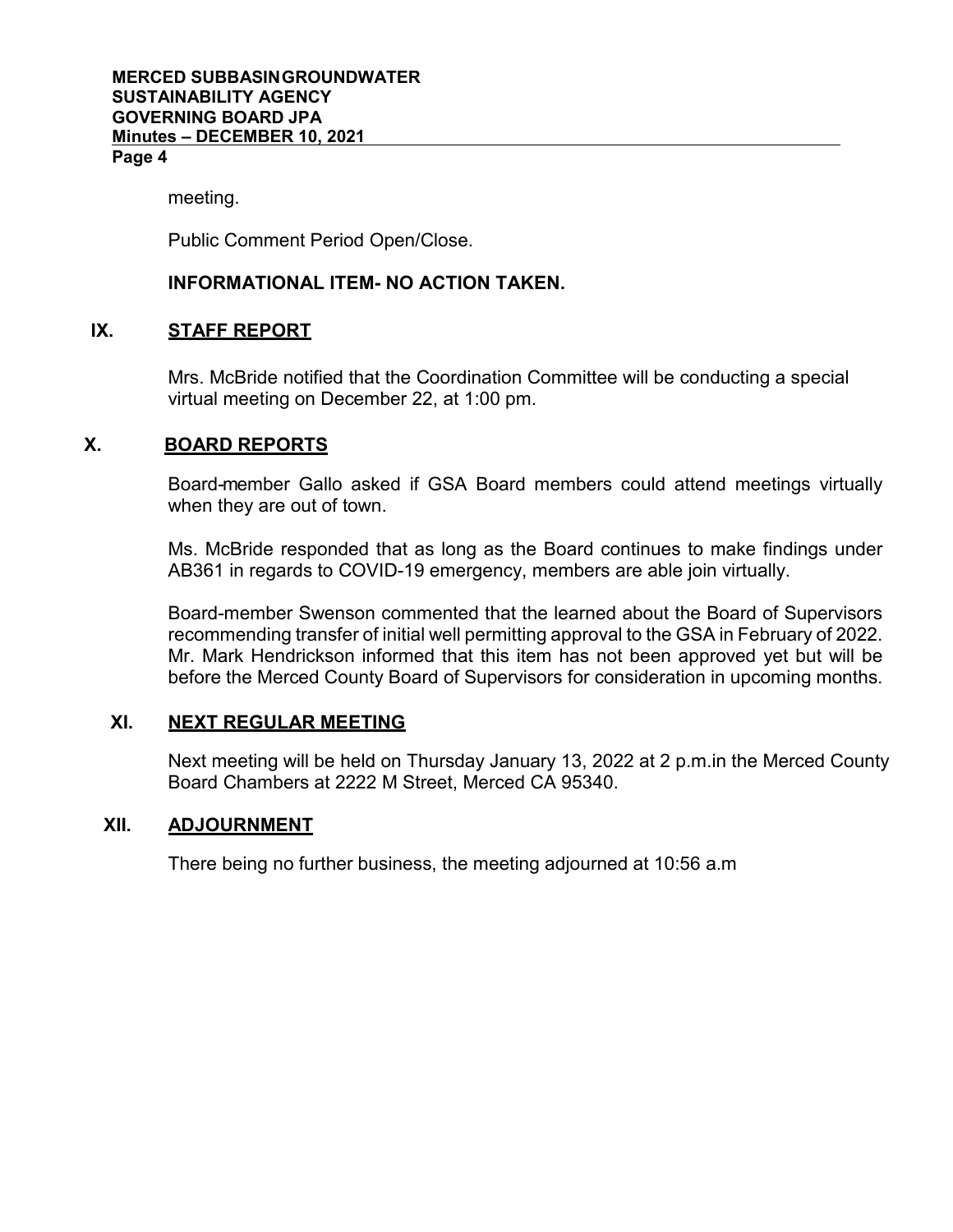# **TO: MEMBERS OF MERCED SUBBASIN GSA GOVERNING BOARD FROM: MARK HENDRICKSON, SECRETARY DATE: JANUARY 13, 2022**

# **SUBJECT: STATE OF EMERGENCY TELECONFERENCE FINDINGS**

# **SUMMARY:**

In March 2020 Governor Newsom issued an Executive Order N-29-20 proclaiming a State of Emergency in California as a result of the threat of COVID-19. Under this executive order, local legislative bodies were authorized to hold public meetings via teleconferencing and to make public meetings accessible telephonically or electronically to all members of the public seeking to address the local legislative body. Requirements of the Brown Act to meet physically in person and certain requirements for teleconferencing were waived.

In September 2021, the California legislature passed AB 361. Under this legislation a local agency is authorized to use teleconferencing without complying with teleconferencing requirements under the Brown Act, when a local agency holds a meeting during a declared state of emergency. Under this legislation, every 30 days, the legislative body is required to consider the circumstances of the state of emergency and make findings that a state of emergency continues to directly impact the ability of the members to meet safely in person and/or state or local officials continue to impose or recommend measures to promote social distancing. This provision is in effect until January 1, 2024.

The Board is required to make these findings every 30 days. The last findings made in November covered both the November and December Board meetings.

# **REQUEST/RECOMMENDATION/ACTION NEEDED:**

Action to consider the circumstances of the State of Emergency and make the finding that the State of Emergency continues to directly impact the ability of the members to meet safely in person.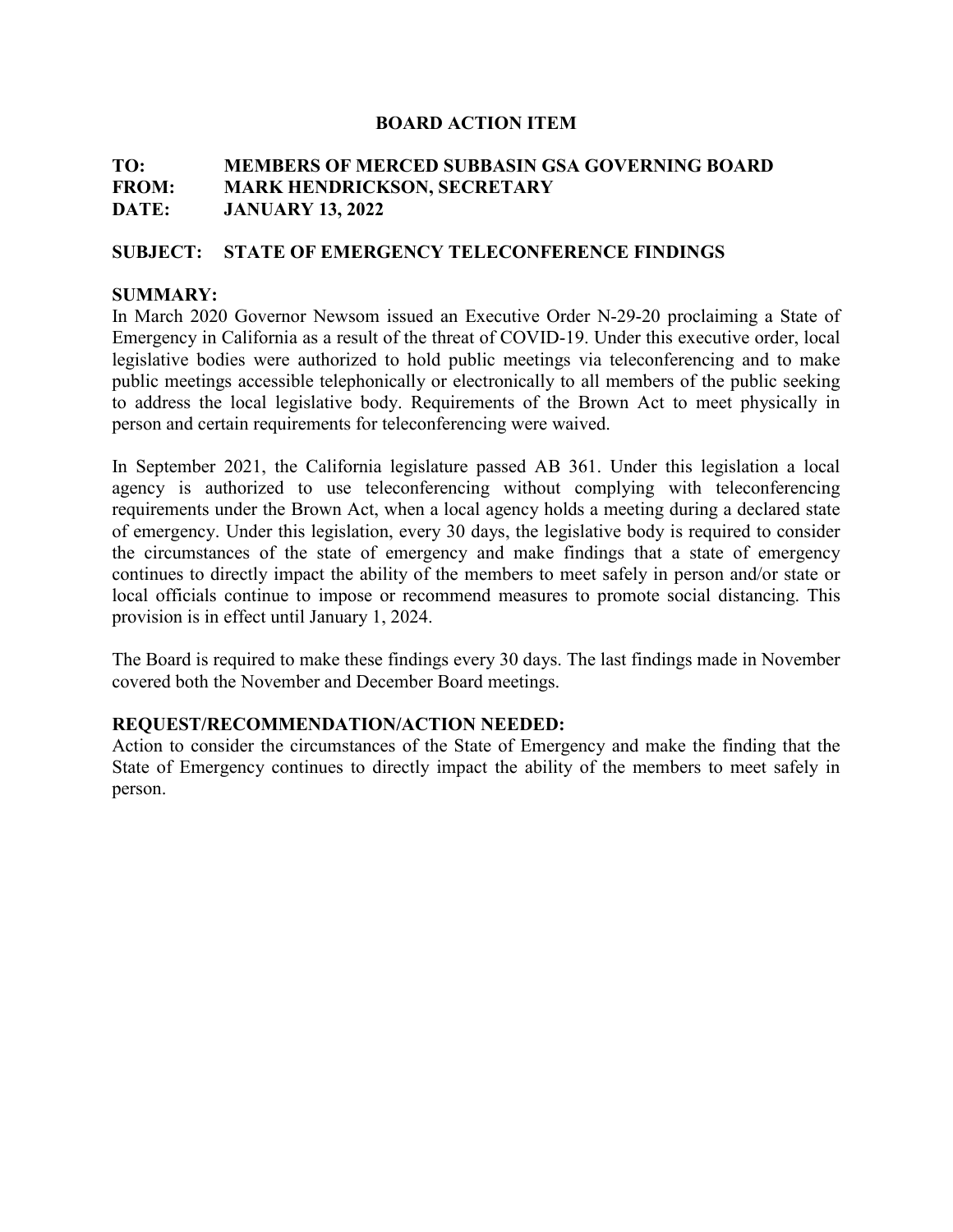# **TO: MEMBERS OF MERCED SUBBASIN GSA GOVERNING BOARD FROM: MARK HENDRICKSON, SECRETARY DATE: JANUARY 13, 2022**

#### **SUBJECT: LAND REPURPOSING PROGRAM ROADMAP**

#### **SUMMARY:**

In November 2021 the Governing Board adopted the Two Phased GSP Implementation Approach resolution outlining the intention to reduce groundwater consumption during Phase 1 by focusing primarily on land repurposing/fallowing and importing surface water into the GSA. Staff has been working closely with technical consultants EKI to identify a timeline and roadmap of key decisions for the development of a land repurposing program.

This item presents to the Board the draft land repurposing roadmap for the next six months. The roadmap identifies categories of Governance/Legal/Policy, Logistics/Administration, Technical and Funding, showing when key decisions are anticipated to be made by this Board. This roadmap will help the Board anticipate upcoming decisions for the land repurposing program and will keep the land repurposing program development on track and on time in order to achieve the goals of the Two Phased GSP Implementation resolution. This is a working document and will be refined as the development of the land repurposing program advances.

Working through the elements and discussion of the land repurposing program is anticipated to take place in a smaller committee, utilizing the established Demand Reduction Ad Hoc Committee, unless otherwise directed by the Board. Key decisions with recommendations from the Ad Hoc Committee will be brought before the Governing Board.

# **REQUEST/RECOMMENDATION/ACTION NEEDED:**

Presentation of the land repurposing roadmap by EKI representative and possible action to direct staff and consultants to move forward with developing a land repurposing program.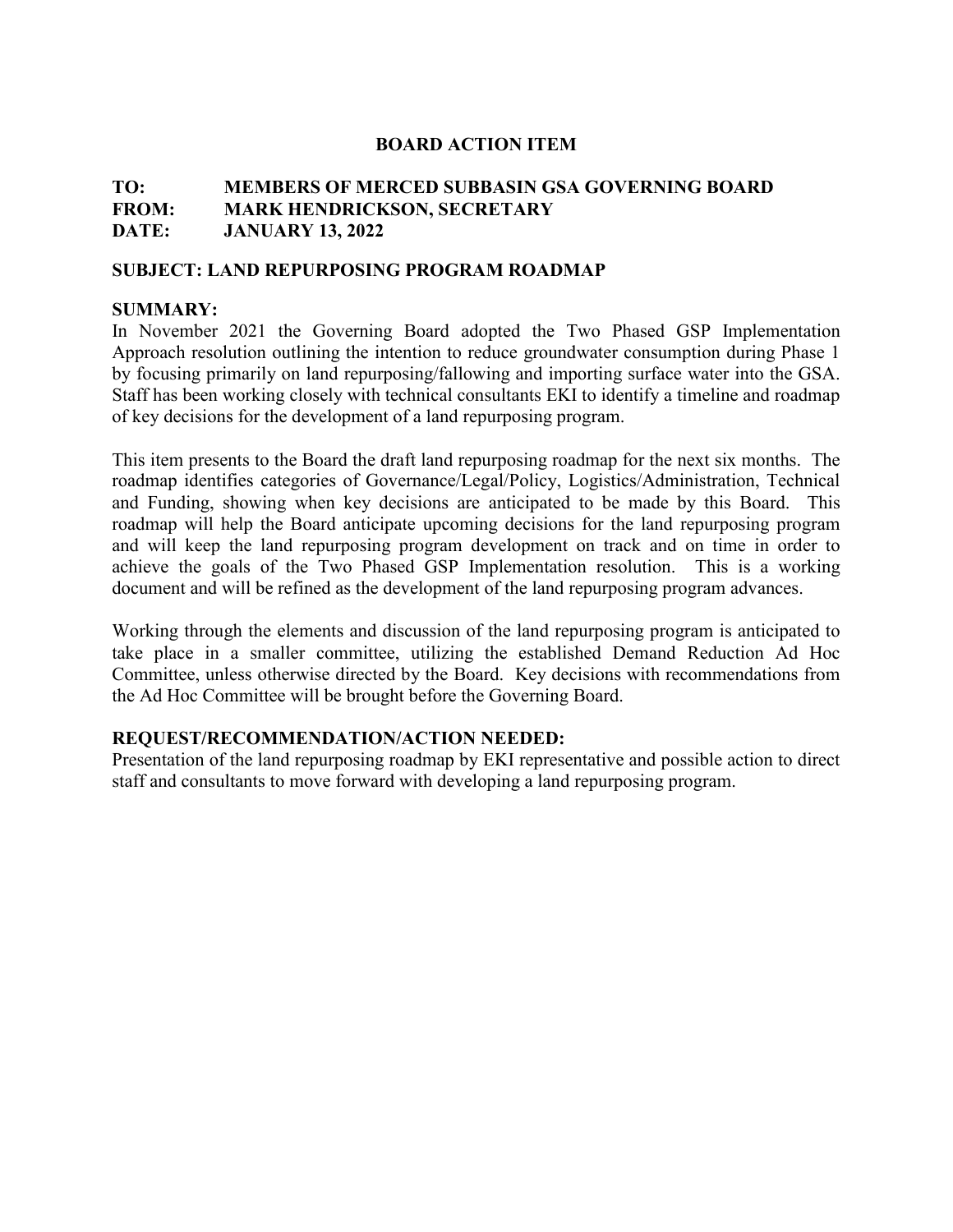# **Land Repurposing Program (LRP) Development Road Map (2022)**

|                                                                           | <b>January</b>                                                                                               | <b>February</b>                                                                                           | <b>March</b>                                                                                                 | <b>April</b>                                                       | <b>May</b>                                                          | <b>June</b>                                                                         |
|---------------------------------------------------------------------------|--------------------------------------------------------------------------------------------------------------|-----------------------------------------------------------------------------------------------------------|--------------------------------------------------------------------------------------------------------------|--------------------------------------------------------------------|---------------------------------------------------------------------|-------------------------------------------------------------------------------------|
| <b>MSGSA FOCUS:</b>                                                       | <b>Process &amp; Goals</b>                                                                                   | <b>Eligibility &amp; Funding</b>                                                                          | <b>Funding, Monitoring</b>                                                                                   | Administration                                                     | <b>Contracts</b>                                                    | <b>Implementation</b>                                                               |
| <b>Committee</b><br><b>Meeting</b><br><b>Discussion</b><br><b>Items</b>   | • Survey results<br>• Terminology<br>• Eligibility<br>• Funding options<br>• Hot spots; areas to<br>target   | • Sustainability<br>zones<br>• Incentive options<br>• LRP monitoring<br>and enforcement                   | • LRP costs<br>$\cdot$ LRP<br>administration                                                                 | • LRP contract<br>terms<br>• GW conditions<br>update               | • Prop 218 package                                                  | $\cdot$ LRP<br>implementation                                                       |
| <b>MSGSA Board</b><br><b>Meeting</b><br><b>Discussion</b><br><b>Items</b> | • LRP development<br>process & timeline<br>• LRP goals &<br>priorities<br>• Stakeholder<br>outreach strategy | • Survey results<br>• LRP eligibility<br>• LRP funding<br>options (outside<br>and internal<br>sources)    | • LRP funding<br>options (cont.)<br>• LRP costs<br>• LRP monitoring &<br>enforcement                         | • LRP costs and<br>incentives<br>$\cdot$ LRP<br>administration     | • LRP contract<br>terms (DRAFT)                                     | $\cdot$ LRP<br>implementation                                                       |
| <b>MSGSA Board</b><br><b>Actions &amp;</b><br><b>Decision Items</b>       | • Provide direction<br>on LRP goals &<br>priorities,<br>outreach strategy,<br>and LRP Road Map               | • Provide direction<br>on eligibility and<br>funding options<br>• Approve<br>stakeholder<br>outreach plan | • Provide direction<br>on monitoring &<br>enforcement<br>• Action regarding<br>pursuit of outside<br>funding | • Provide direction<br>on administration<br>and incentives<br>plan | • Provide direction<br><b>on DRAFT LRP</b><br>contract terms        | • Approve LRP<br>contract terms<br>• Provide direction<br>on implementation<br>plan |
| <b>Stakeholder</b><br><b>Outreach</b><br><b>Activities</b>                | • Post LRP Road<br>Map and LRP<br><b>Goals &amp; Priorities</b><br>to GSA website                            | • Post LRP survey<br>results summary<br>to GSA website                                                    | • Post update on<br>LRP eligibility to<br><b>GSA website</b><br>• Workshop on LRP<br>development             | • Post update on<br>LRP costs &<br>funding to GSA<br>website       | • Post update on<br><b>LRP</b> incentives<br>plan to GSA<br>website | • LRP landowner<br>recruitment<br>workshop                                          |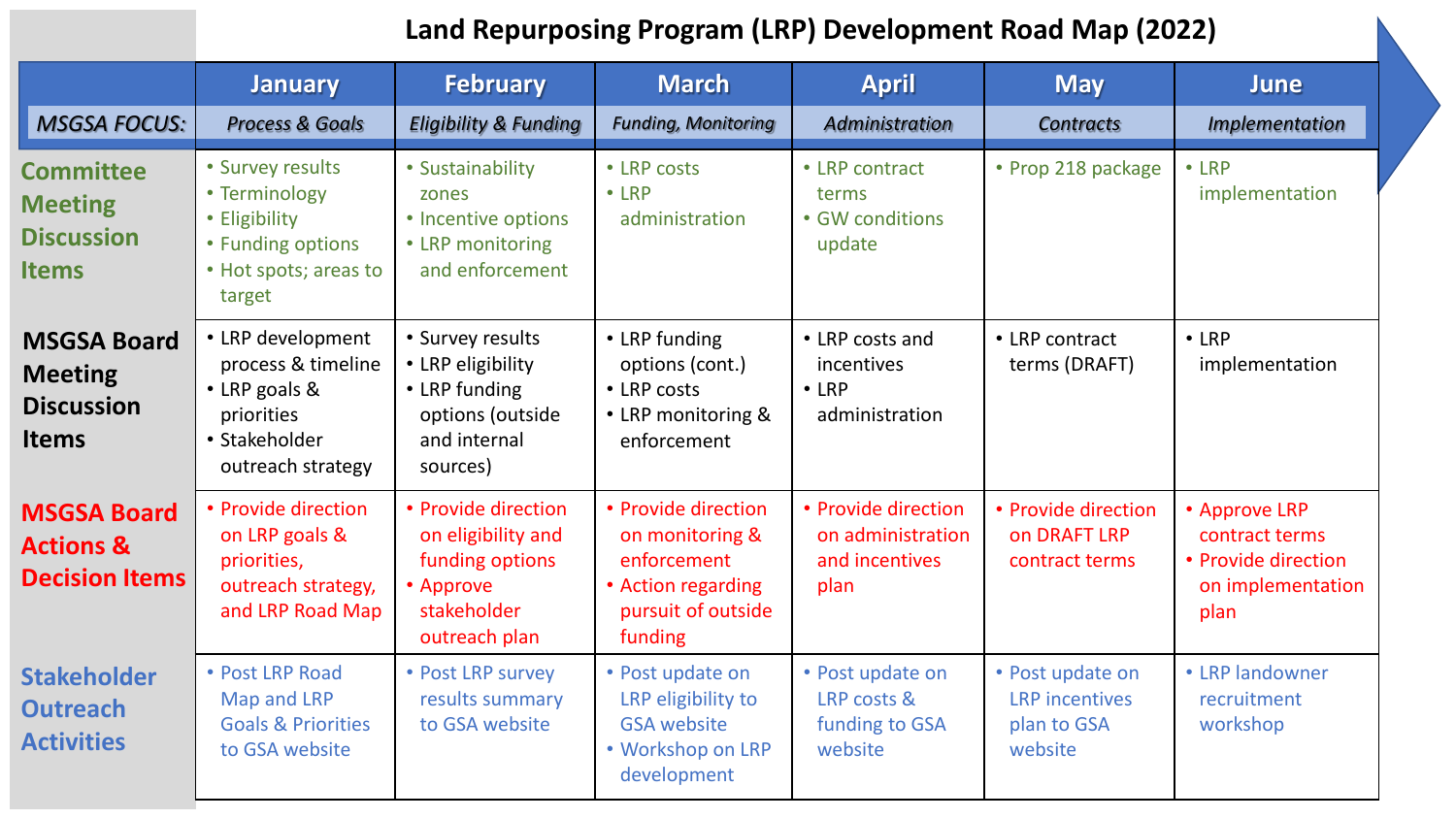# **TO: MEMBERS OF MERCED SUBBASIN GSA GOVERNING BOARD FROM: MARK HENDRICKSON, SECRETARY DATE: JANUARY 13, 2022**

# **SUBJECT: PROPOSITION 218 DEVELOPMENT PLANNING**

# **SUMMARY:**

The Two Phased GSP Implementation Approach Resolution included the design and adoption, by summer 2022, of an additional Phase 1 Proposition 218 fee to fund mechanisms for implementation of the Water Year 2025 objective. The Water Year 2025 Objective is to reduce the consumption of groundwater by 15,000 acre feet annually, by focusing primarily on land repurposing/fallowing and importing surface water into the GSA.

The Phase 1 funding mechanism is anticipated to require following Proposition 218 regulations and the Board may consider any of the following items to be funded through the Phase 1 funding mechanism:

- 1. A land repurposing program to achieve up to the objective of 15,000 acre feet annually of reduced groundwater consumption.
- 2. Development of year-to-year parcel based water budgets
- 3. Domestic well assistance study or activities
- 4. Activities to fill data gaps identified in the Merced GSP Data Gaps Plan
- 5. Water rights application costs to beneficiaries
- 6. Merced Subbasin GSA staff augmentation and consulting support services

In order for the GSA to start collecting funding for Phase 1 by January 2023, a funding mechanism following Proposition 218 requirements must be adopted by the GSA by July 2022 and submitted to the county for placement on the property tax bills by mid-August 2022.

Staff is recommending the GSA identify a small committee, which may include no more than three Board Members, to consider the different elements of the Propositions 218 proceeding and make recommendations to the Board. Elements of the Proposition 218 proceeding that the committee will discuss and make recommendations on may include: the rate structure, which properties are included in the fee, and items to be funded by the fee, among others.

# **REQUEST/RECOMMENDATION/ACTION NEEDED:**

Action to create an ad hoc committee to develop the recommended elements of a 2022 Proposition 218 proceeding.